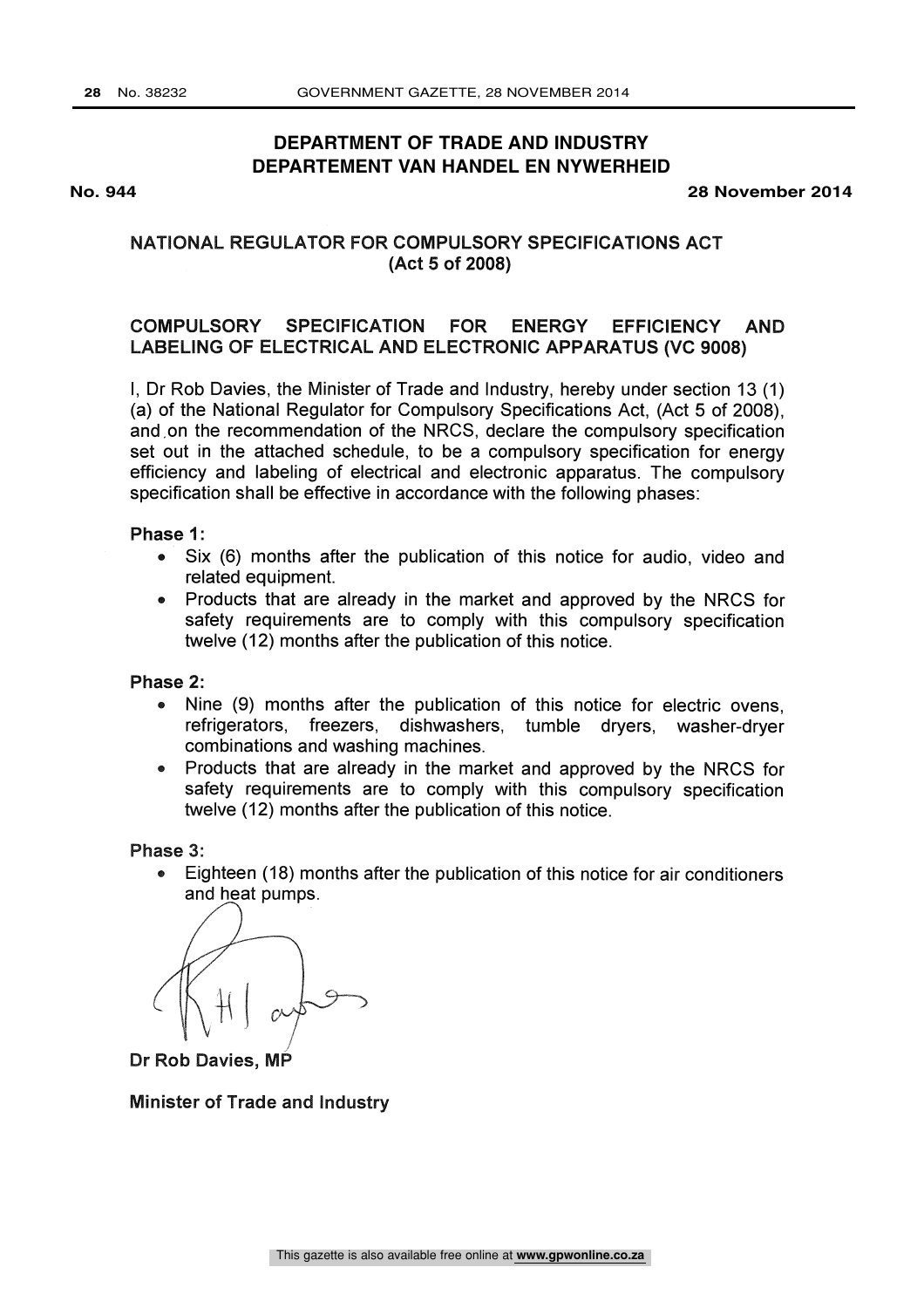# **SCHEDULE**

# COMPULSORY SPECIFICATION FOR ENERGY EFFICIENCY AND LABELING OF ELECTRICAL AND ELECTRONIC APPARATUS (VC 9008)

# 1. SCOPE

1.1 This compulsory specification covers energy efficiency requirements and energy efficiency labeling of the following electrical and electronic apparatus:

a) air conditioners not exceeding 7.1 kW (24 000 btu/h) cooling capacity, of the wall mounted split, window and portable types, and heat pumps for space heating and cooling;

b) audio and video equipment, including television sets, video recording equipment, simple set top boxes (SSTBs), audio equipment and multi-function equipment for consumer use; television sets include, but are not limited to, those with cathode ray tube (CRT), liquid crystal display (LCD), plasma display panel (PDP), or projection technologies;

- c) dishwashers;
- d) electric ovens;
- e) refrigerators and freezers;
- f) tumble dryers;
- g) washer-dryer combinations; and
- h) washing machines.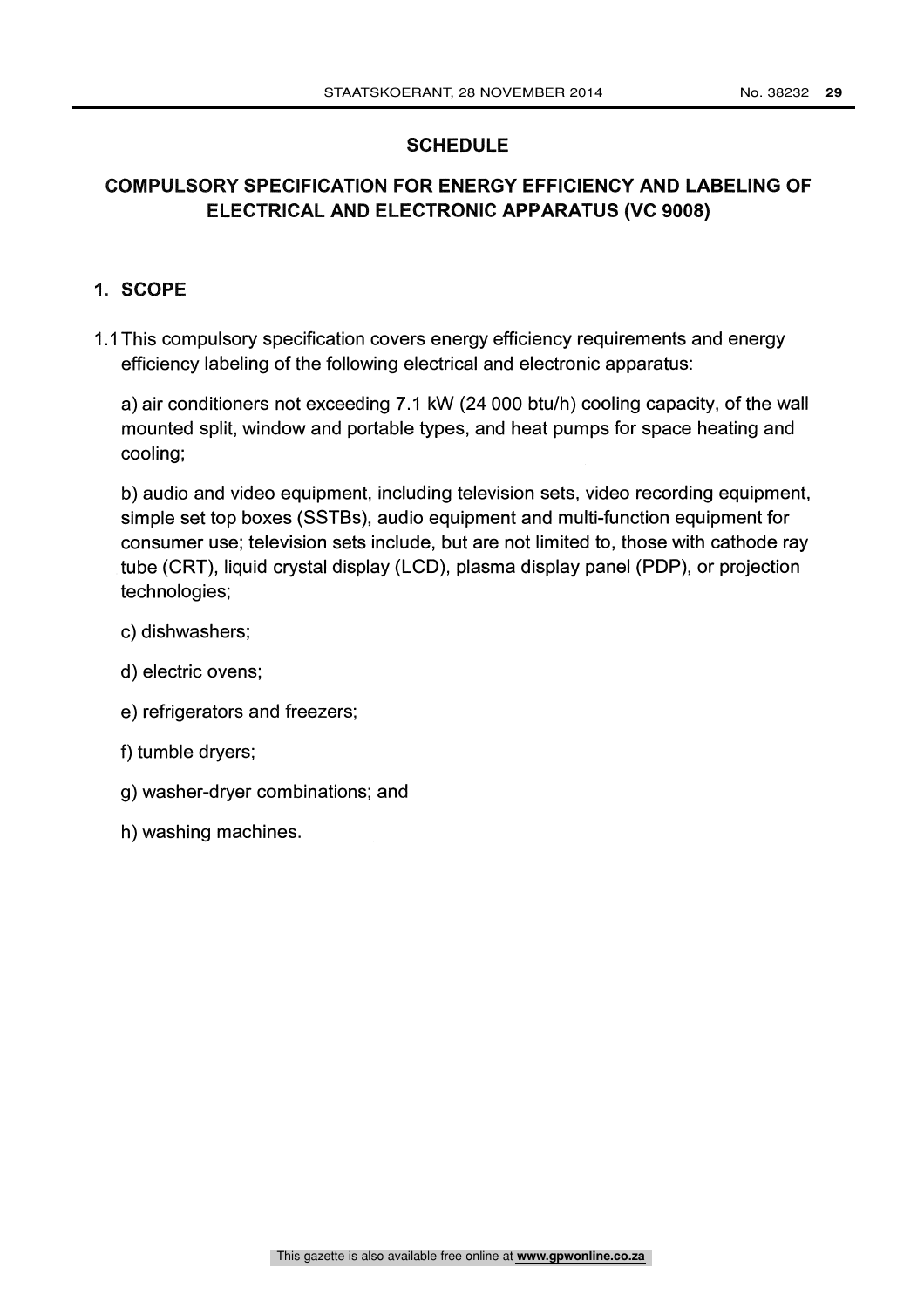#### 2. DEFINITIONS

- 2.1 For the purposes of this document, the definitions in SANS 50229, SANS 50242, SANS 50285, SANS 50304, SANS 54511-3, SANS 60081, SANS 60456, SANS 61121, SANS 62087, SANS 62301 and SANS 62552 apply.
- 2.2 In addition, the following definitions shall apply:
- 2.2.1 applicant: The manufacturer or importer seeking approval of Electrical and Electronic apparatus. The applicant shall be an existing legal entity within the Republic of South Africa.
- 2.2.2 approval: Confirmation by the NRCS that a particular electrical/electronic apparatus type satisfies the requirements of this compulsory specification.
- 2.2.3 conformity of production: Proof that electrical/electronic apparatus offered for sale have been manufactured to the approved design and continue to comply with the requirements of this compulsory specification.
- 2.2.4 declaration report: A report that is issued by an accredited conformity assessment body, indicating the equivalence of products and/or standards.
- 2.2.5 NRCS: The National Regulator for Compulsory Specifications as established by the National Regulator for Compulsory Specifications Act, 2008 (Act No. 5 of 2008).
- 2.2.6 proof of conformity: Documented evidence of conformity with the requirements of this compulsory specification.
- 2.2.7 valid test report: An original certificate or a certified copy of an original test report.
- 2.2.8 valid certificate of conformity: An original certificate or a certified copy of an original certificate of conformity.
- 2.2.9 small electrical oven: Is an electrical oven with a volume = 12 L (litres) and volume < 35 L (litres).
- 2.2.10 medium electrical volume: Is an electrical oven with a volume = 35 L and volume < 65 L (litres) ;
- 2.2.11 large electrical oven: is an oven with a volume =65 L (litres).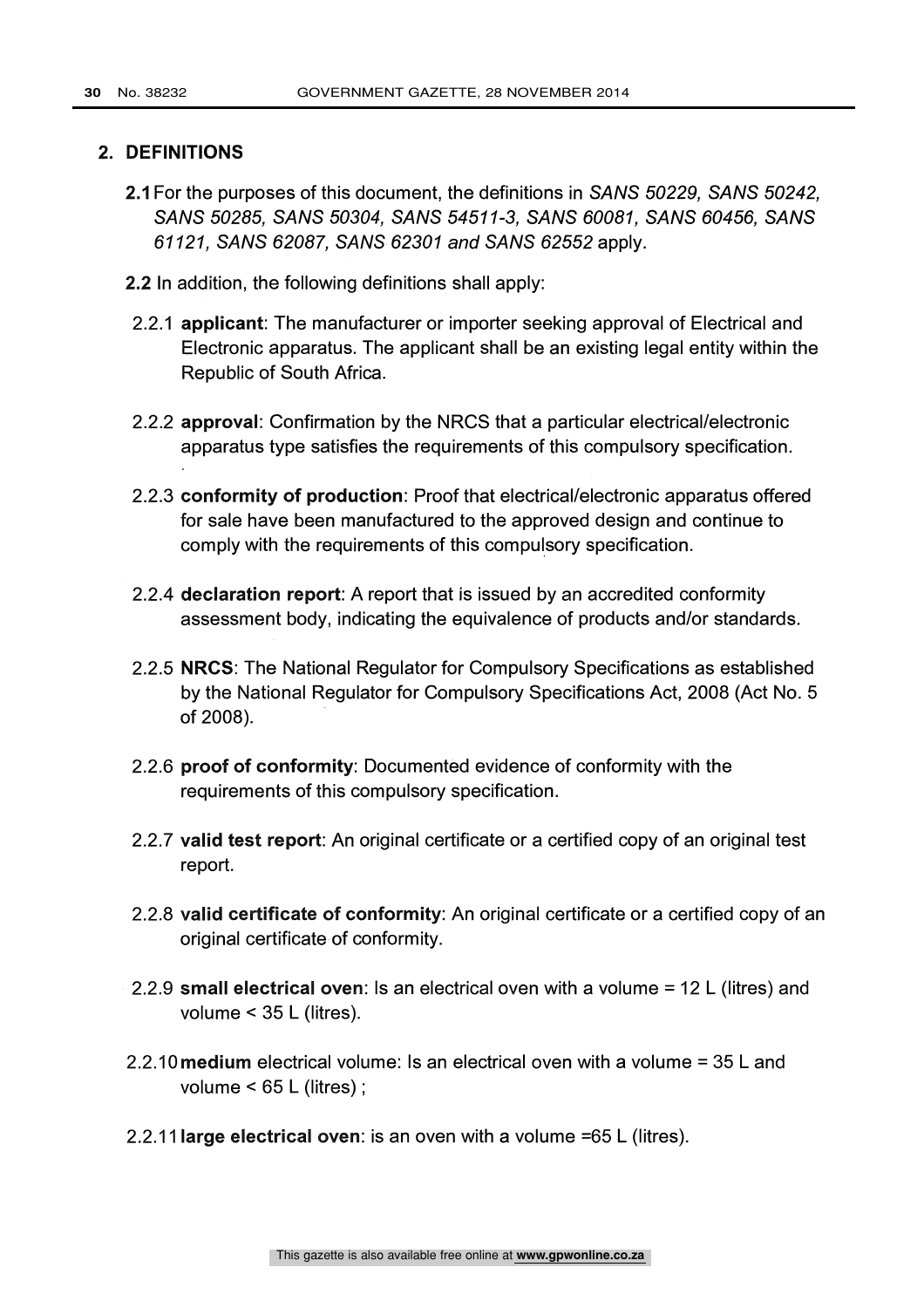# 3. GENERAL REQUIREMENTS

- 3.1 The applicant shall ensure that each type of apparatus has been approved by the NRCS before offering it for sale, in accordance with the requirements of Annex A.
- 3.2 The applicant shall inform the NRCS of any change in design or materials affecting any mandatory requirement in terms of this compulsory specification. In the event of such change(s) the NRCS may, at its discretion, demand that the applicant submit a new application for approval.
- 3.3 The applicant shall, on request, provide the NRCS, within five (5) working days, with satisfactory proof of approval in respect of any type of Electrical/Electronic apparatus included in the scope of this compulsory specification.
- 3.4 The applicant shall on request provide the NRCS, within five (5) working days, with satisfactory proof of conformity of production.
- 3.5 Failure to provide such proof shall constitute reasonable grounds for suspicion of non-compliance with the requirements of this compulsory specification.

# 4. SPECIFIC REQUIREMENTS

# 4.1 Air Conditioners and Heat Pumps

Air conditioners shall comply with SANS 941, and shall have a minimum energy efficiency rating of Class B.

## 4.2 Audio and Video Equipment

Audio and Video Equipment shall comply with SANS 941.

## 4.3 Large Electric Ovens

Large Electric Ovens shall comply with SANS 941, and shall have a minimum energy efficiency rating of Class B.

#### 4.4 Small/ Medium Electric Ovens

Electric Ovens shall comply with SANS 941, and shall have a minimum energy efficiency rating of Class A.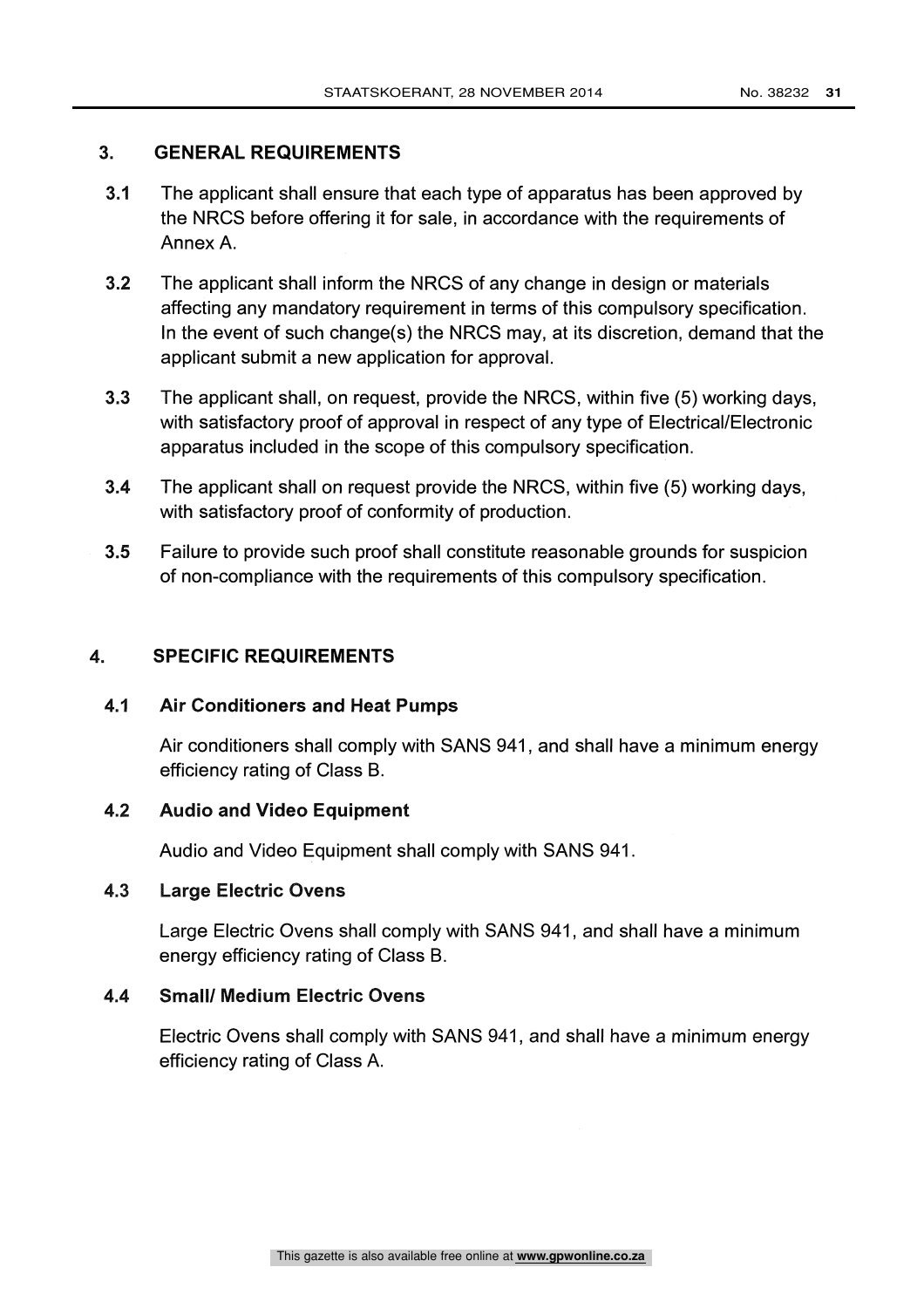#### 4.5 Refrigerators

Refrigerators shall comply with SANS 941, and shall have a minimum energy efficiency rating of Class B.

#### 4.6 Freezers

Freezers shall comply with SANS 941, and shall have a minimum energy efficiency rating of Class C.

# 4.7 Dishwashers

Dishwashers shall comply with SANS 941, and shall have a minimum energy efficiency rating of Class A.

#### 4.8 Washing Machines

Washing Machines shall comply with SANS 941, and shall have a minimum energy efficiency rating of Class A.

# 4.9 Washer-dryer combinations

Washer-dryer combination machines shall comply with SANS 941, and shall have a minimum energy efficiency rating of Class A.

# 4.10 Tumble -dryers

Tumble-dryers shall comply with SANS 941, and shall have a minimum energy efficiency rating of Class D.

#### 5. EQUIVALENCE OF STANDARDS

Standards issued by different standardization bodies such as ISO, IEC and EN, will only be accepted if it is proven, in the form of a declaration report from an accredited conformity assessment body, that they are technically equivalent to the relevant South African National Standard. The applicant shall be responsible for obtaining such a declaration report. Proof of conformity with such a standard shall be accepted as conformity with the corresponding South African National Standard.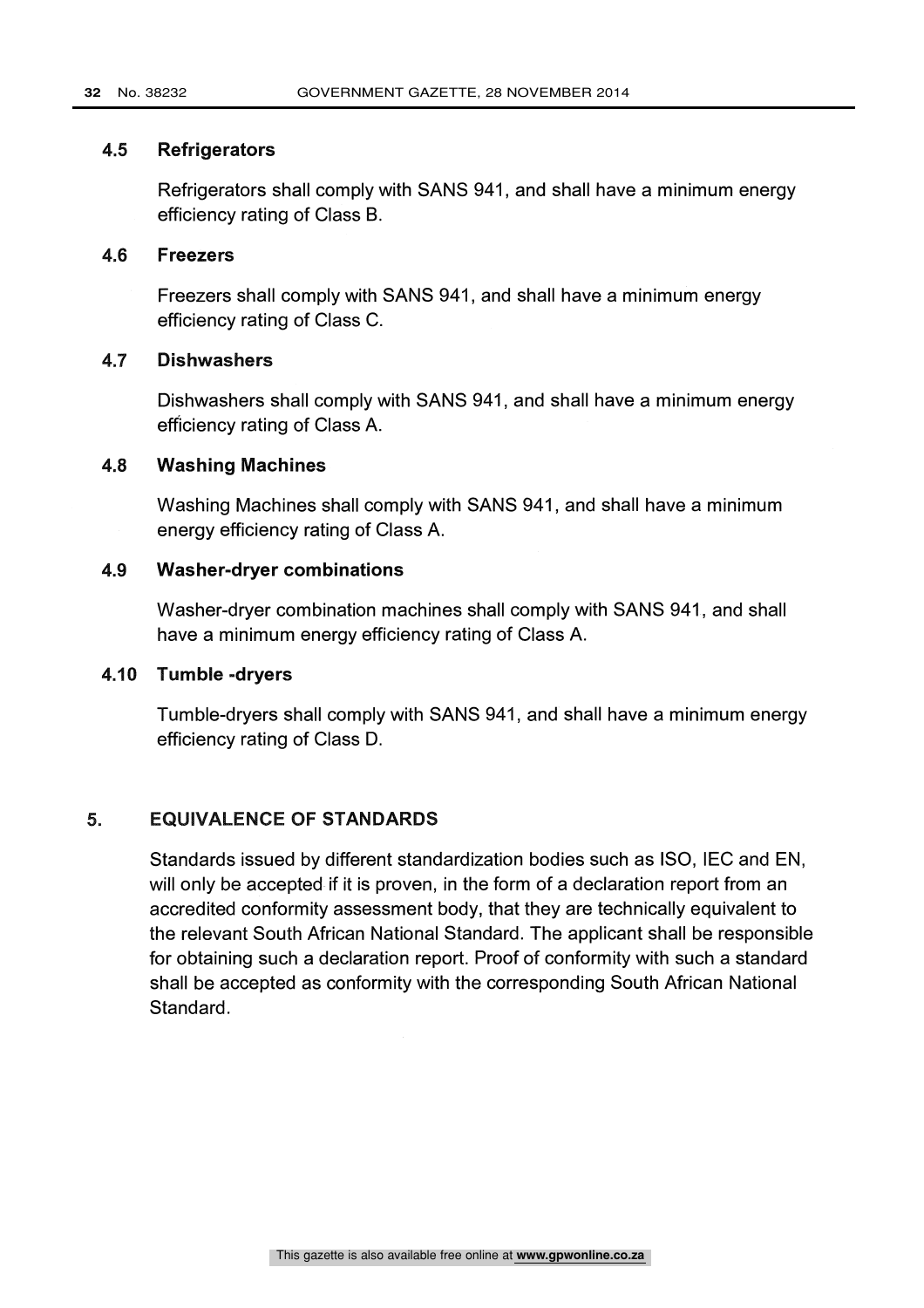# 6. CONFORMITY TO REFERENCED STANDARDS

- 6.1 For the purposes of this compulsory specification, a new edition of a referenced standard shall become effective twelve (12) months from the date of publication as a South African National Standard.
- 6.2 New products, or products resubmitted for approval because of a change in design or materials, shall in all cases be evaluated against the requirements of the latest edition of any referenced standard.
- 6.3 When a new edition of a referenced standard is published, products originally approved in accordance with the previous edition of that standard may have their approval extended for up to five years from the effective date of the new standard, subject to the requirements of Annex A, unless declared otherwise by the Minister.

## 7. EVIDENCE OF CONFORMITY

The following forms of evidence shall be submitted to the NRCS as proof of conformity with the requirements of this compulsory specification:

- 7.1 Test reports in IEC/EN format or any equivalent format acceptable to the NRCS and issued by an appropriately accredited and internationally recognized body being a member of an IAF/ILAC/IECEE mutual recognition scheme in accordance with the NRCS's conformity assessment policy.
- 7.2 The test reports shall prove conformity with all the applicable mandatory requirements.
- 7.3 Evidence of conformity shall be traceable to the specific apparatus.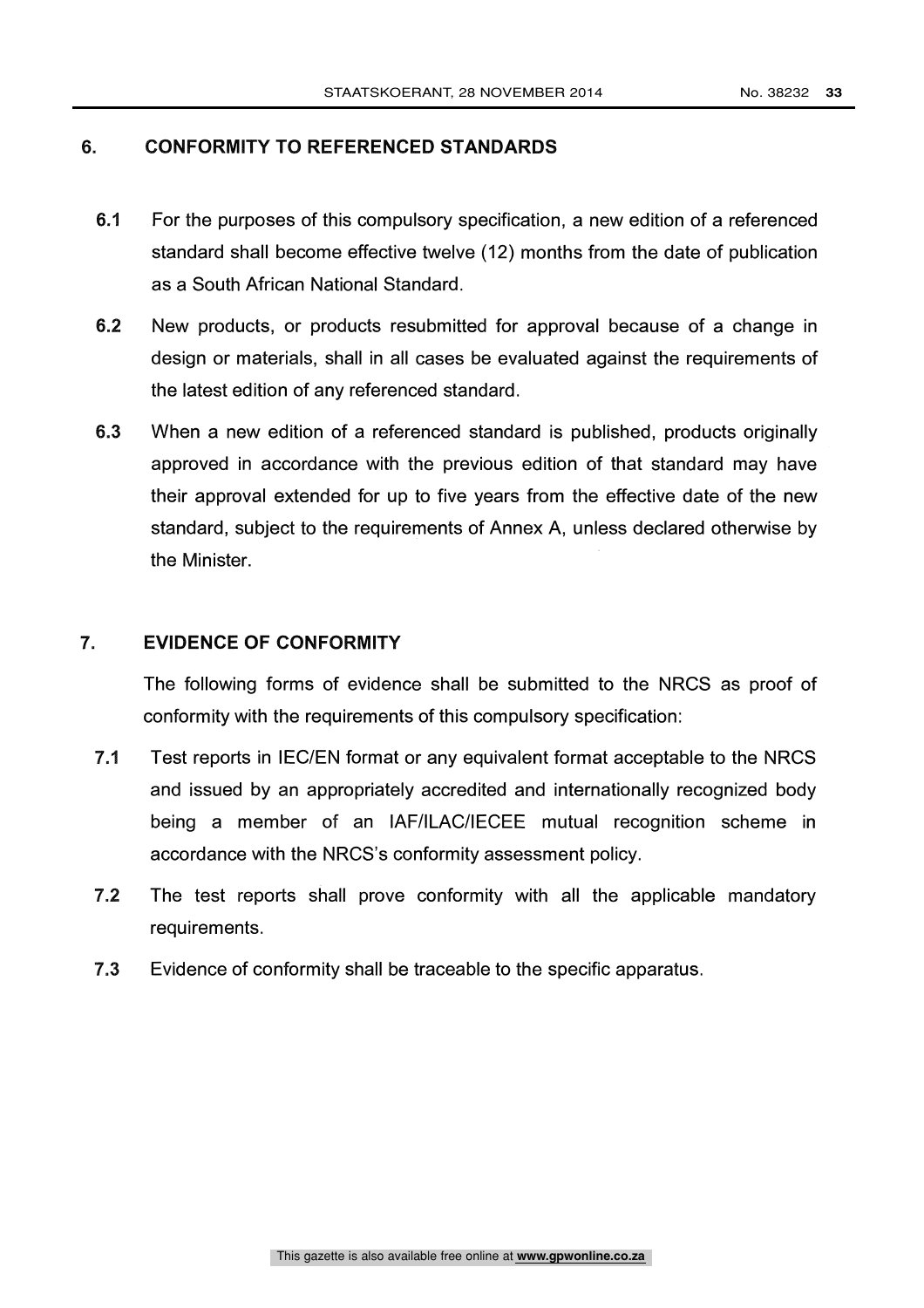# ANNEX A - APPROVAL OF ELECTRICAL AND ELECTRONIC APPARATUS

# A.1 APPLICATION FOR APPROVAL

An application for approval of each type of Electrical/Electronic apparatus intended for sale shall include:

A.1.1 Details of the type of Electrical/Electronic apparatus for which approval is sought and the standard/s to which it is claimed to conform;

A.1.2 Details of the manufacturing plant/s in which the Electrical/Electronic apparatus type is produced;

A.1.3 For new applications, proof of conformity, with all the requirements of this compulsory specification, issued less than 36 months before the date of submission to the NRCS;

A.1.4 On expiry of the approval, an application for an extension may be granted, provided that all the conditions of the previous approval were met. In this case, proof of compliance, with all the requirements of the relevant compulsory specification, issued less than 60 months before the date of submission to the NRCS, shall be required;

A.1.5 Identification markings and other information appearing on the product; and

A.1.6 Any reasonable additional information in order to clarify the above that may be requested by the NRCS.